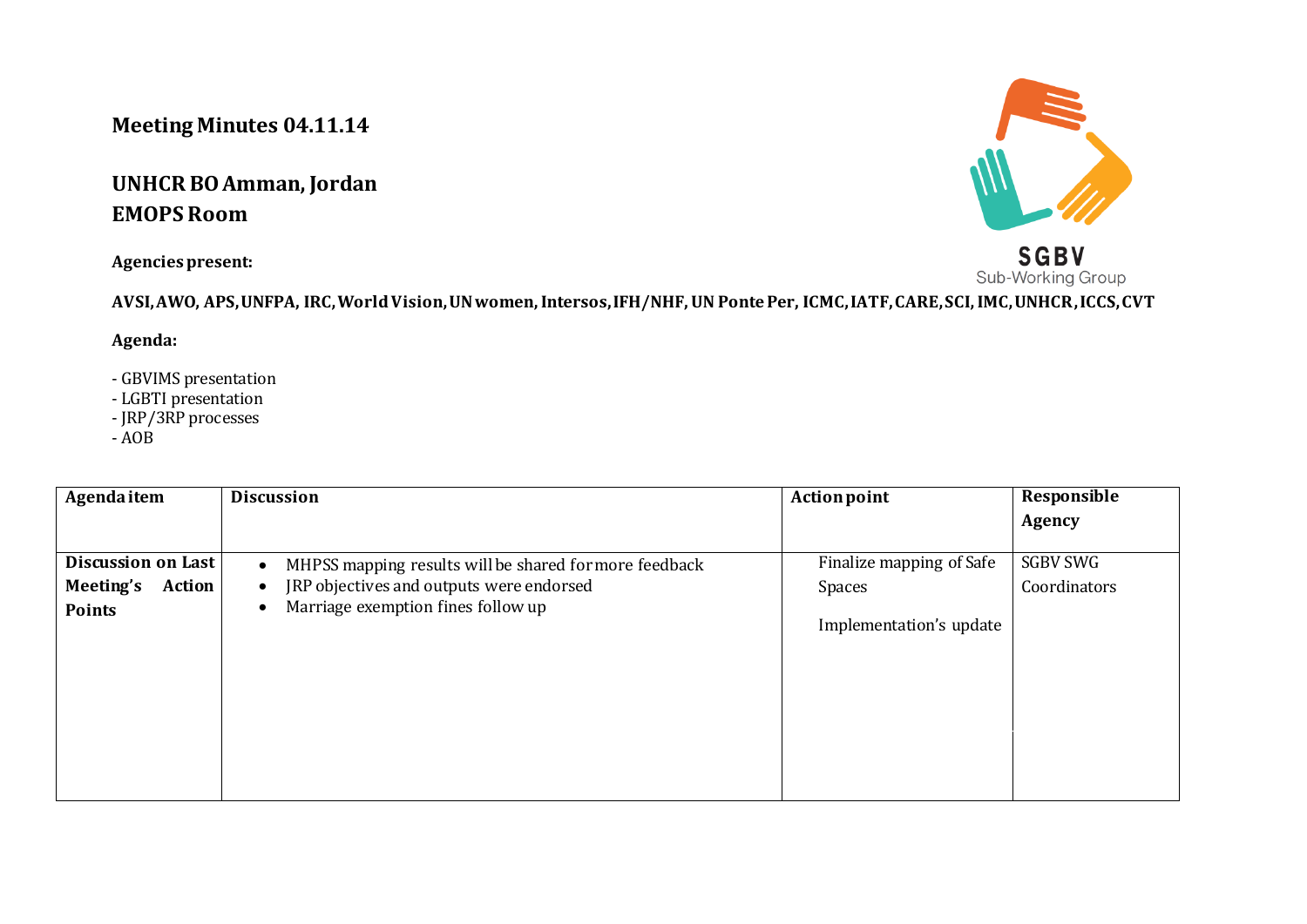| <b>GBVIMS</b><br><b>Monthly</b>       |                                                                                                                                                                                                                                                                                                                                   | Continue compiling and                                                              | <b>GBVIMS TF</b> |
|---------------------------------------|-----------------------------------------------------------------------------------------------------------------------------------------------------------------------------------------------------------------------------------------------------------------------------------------------------------------------------------|-------------------------------------------------------------------------------------|------------------|
| Statistical report (<br>September) pr | The coordinator of the GBVIMS TF presented the September<br>$\bullet$<br>monthly report reminding the SGBV SWG on the confidential<br>It was however highlighted the increase of<br>character of it.<br>incidents reported in September in the urban setting, including<br>forced marriage, physical assault and emotional abuse. | sharing reports and analysis<br>on monthly, quarterly,<br>semester and annual basis |                  |
|                                       | It was also pointed out that the majority of incidents are<br>perpetrated by family members at the survivor's home and that a<br>considerable % of survivors were youth between 12-17 years old.<br>Psychosocial and recreational activities and stronger linkages with<br>youth task force were recommended.                     |                                                                                     |                  |
|                                       | Case management agencies received most of the referrals from the<br>$\bullet$<br>survivors and other community members. Continued training and<br>orientation on SOP for non-SGBV service providers was also<br>suggested.                                                                                                        |                                                                                     |                  |
|                                       | Additional data points will be soon included in the report to<br>improve the analysis on referrals.                                                                                                                                                                                                                               |                                                                                     |                  |
|                                       | Agencies requiring additional information for protection related<br><b>GBVIMS</b><br>coordinators<br>the<br>TF<br>contact<br>can<br>purposes<br>(Anguita@unhcr.org; kasht@unfpa.org; ) who will consult the TF<br>members and revert accordingly                                                                                  |                                                                                     |                  |
| <b>LGBTI</b>                          | The LGBTI focal point introduced the issue of LGBTI persons of                                                                                                                                                                                                                                                                    | Submit applications for the                                                         | All interested   |
| presentation                          | concern, their rights in Middle East and in Jordan (please see                                                                                                                                                                                                                                                                    | sessions to Hasan Kilani                                                            | agencies         |
|                                       | Power Point attached) and updated the SGBV SWG members on                                                                                                                                                                                                                                                                         | KILANI@unhcr.org; cc                                                                |                  |
|                                       | relevant initiatives:                                                                                                                                                                                                                                                                                                             | Bertrand Blanc,                                                                     |                  |
|                                       | A total of 11 sessions on LGBTI were facilitated in June for 250                                                                                                                                                                                                                                                                  | Blanc@unhcr.org                                                                     |                  |
|                                       | UNHCR staff to raise awareness on the subject.                                                                                                                                                                                                                                                                                    |                                                                                     |                  |
|                                       |                                                                                                                                                                                                                                                                                                                                   |                                                                                     |                  |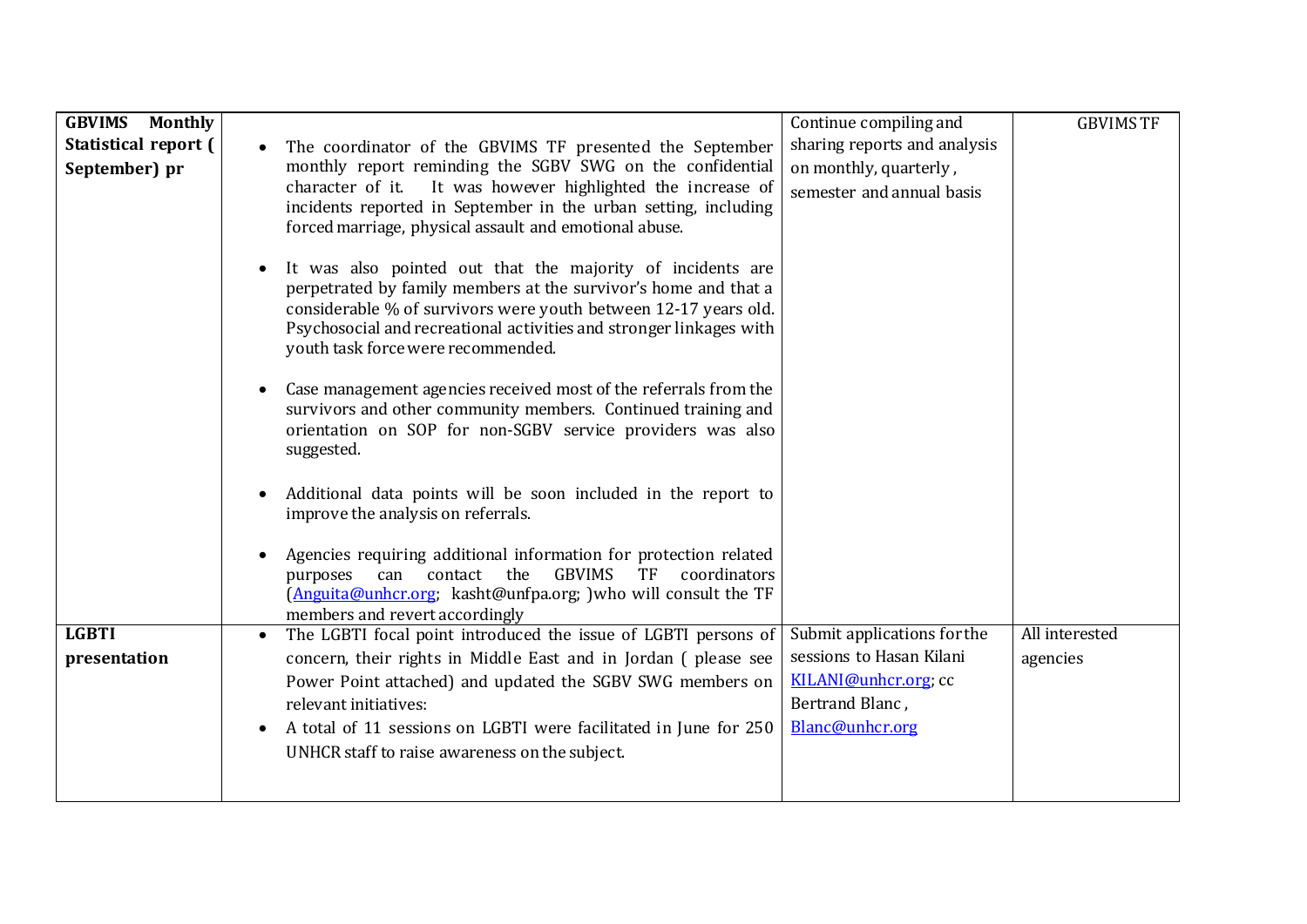|                               | Additional sessions will be conducted on 17-18 November 2014.<br>Agencies should send in names of their staff who will attend the<br>workshops by November 11.<br>A network on LGBTI protection actors will be established.                                                                                                                                                                                                                                                                                                                                                                                                                                                                     | Power Point on<br>Sharing<br><b>LGBTI</b>                                                                                                                                | <b>SGBV SWG</b><br>coordinators |
|-------------------------------|-------------------------------------------------------------------------------------------------------------------------------------------------------------------------------------------------------------------------------------------------------------------------------------------------------------------------------------------------------------------------------------------------------------------------------------------------------------------------------------------------------------------------------------------------------------------------------------------------------------------------------------------------------------------------------------------------|--------------------------------------------------------------------------------------------------------------------------------------------------------------------------|---------------------------------|
| JRP/3RP planning<br>processes | Endorsed objectives, outputs and indicators were presented<br>$\bullet$<br>The projects of agencies uploaded in Activityinfo were discussed.<br>$\bullet$<br>Coordination team is working on rephrasing some indicators and<br>$\bullet$<br>outputs on ActivityInfo.<br>The review of projects in the online platform will be the next step                                                                                                                                                                                                                                                                                                                                                     | Review projects uploaded in<br>Activityinfo and operated<br>required changes                                                                                             | <b>SGBV SWG</b><br>coordinators |
| <b>AOB</b>                    | 16 days of activism<br>The Sub Working Group has received the campaign's design from<br>$\bullet$<br>the design team<br>Agencies have all responded with a list of their planned activities.<br>$\bullet$<br>Next step is for the task force to come up with a shared schedule.<br>PSEA (Protection from Sexual Exploitation and Abuse)<br>Two weeks ago a presentation was made on PSEA in Amman, and<br>$\bullet$<br>Zaatari. The same discussions will be held tomorrow in Azraq<br>camp.<br>The focal points mapping is still ongoing and agencies should<br>ensure to provide this information to the co-chairs as soon as<br>possible. Deadline for this is November 12, 2014. After this | Calendar and Sticker to be<br>shared with SGBV members<br>for further dissemination<br>Agencies that have not yet<br>provided information on<br>PSEA should send this by | <b>SGBV SWG</b><br>coordinators |